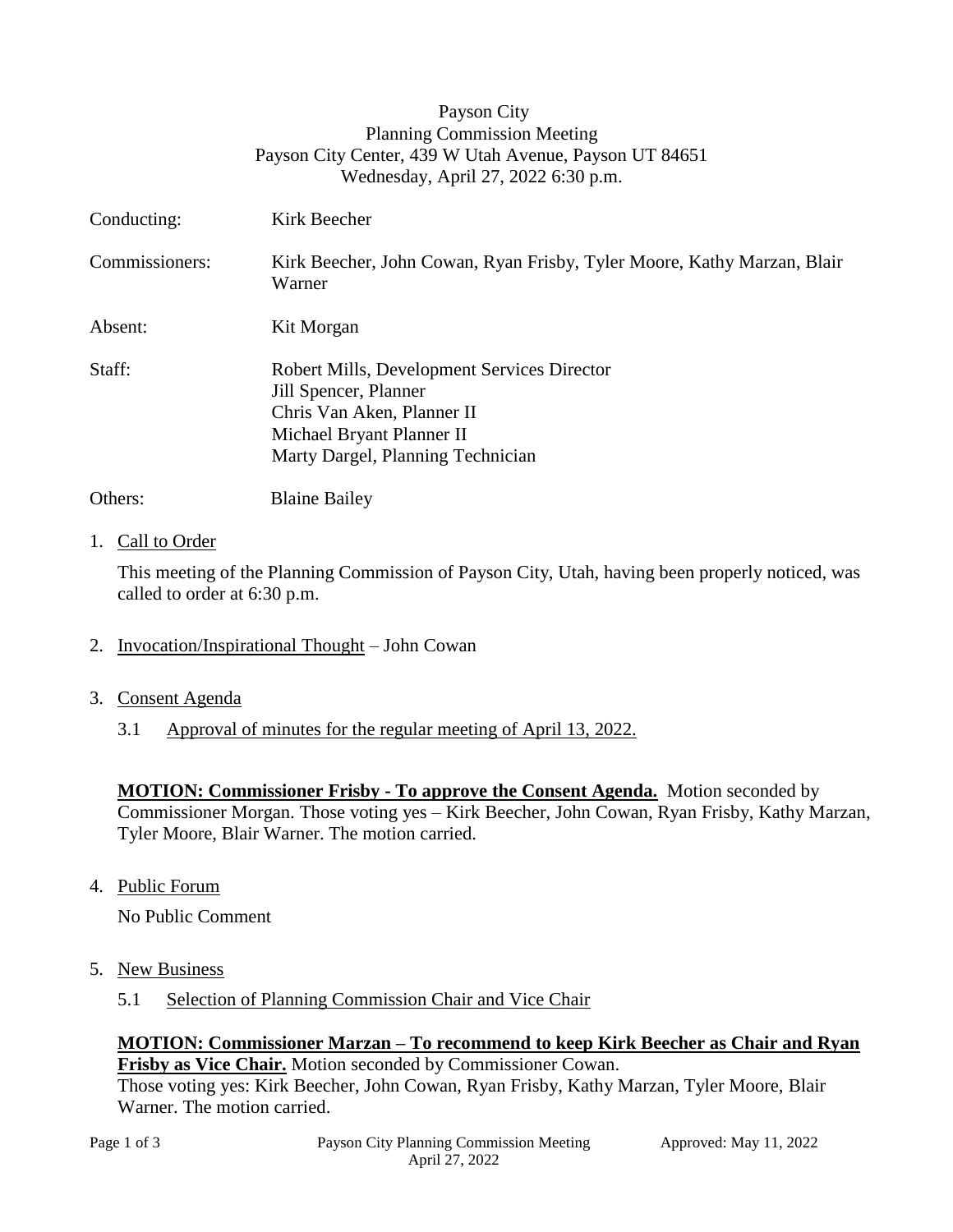# 5.2 Review of Planning Commission Bylaws and Rules of Procedure

Commission Discussion:

Commissioner Beecher commented that the section of state code that talks about public meetings should be referenced in the bylaws. The state code would supersede our bylaws if applicable.

Staff affirmed that adjustment can be made.

## **MOTION: Commissioner Beecher – To recommend approval of bylaws as they are with the addition of the state code reference.** Motion seconded by Commissioner Cowan.

Those voting yes: Kirk Beecher, John Cowan, Ryan Frisby, Kathy Marzan, Tyler Moore, Blair Warner. The motion carried.

6. Review Items

Staff Presentation:

Staff gave a thorough overview of each of the three items 6.1 through 6.3 altogether. 6.1 is the proposed amendments of the Payson City Code. 6.2 is the Proposed amendments to the South Meadows Area Specific Plan. 6.3 is the Red Bridge Station MU-1 Overlay request. These three items had previously been remanded back to staff for further study. Each will require a separate action.

Commission Discussion:

Commissioner Warner had questions concerning fire protection capabilities for the five-story buildings.

Staff responded it was sent to the Fire Department for review. There were no glaring concerns with that. Another question concerned the perceived high percentage of one-bedroom apartments with an expected low rate of resident students.

Blaine Bailey from the Development team responded they had conducted a study. Their breakdown for numbers of each housing size was based on that study which showed a high need for one-bedroom apartments due to the need for housing for younger couples and single people.

Commissioner Frisby stated concerns regarding the five- story building, the permissible lot coverage, and he felt there needed to be a cap on density.

Commissioner Warner liked the idea to make some of these provisions applicable to only certain locations as opposed to allowing them to be city-wide.

## 6.1 ACTION ITEM – Proposed amendments to Title 19 of the Payson City Code.

**MOTION: Commissioner Frisby – To recommend approval of the amendments to Title 19 with special consideration in addressing the five-story structures, and 90% lot coverage options to prevent future need to address those issues with every applicant. Also, to make sure to limit density to 1240 units. This will let the developer move forward as well as move in the**